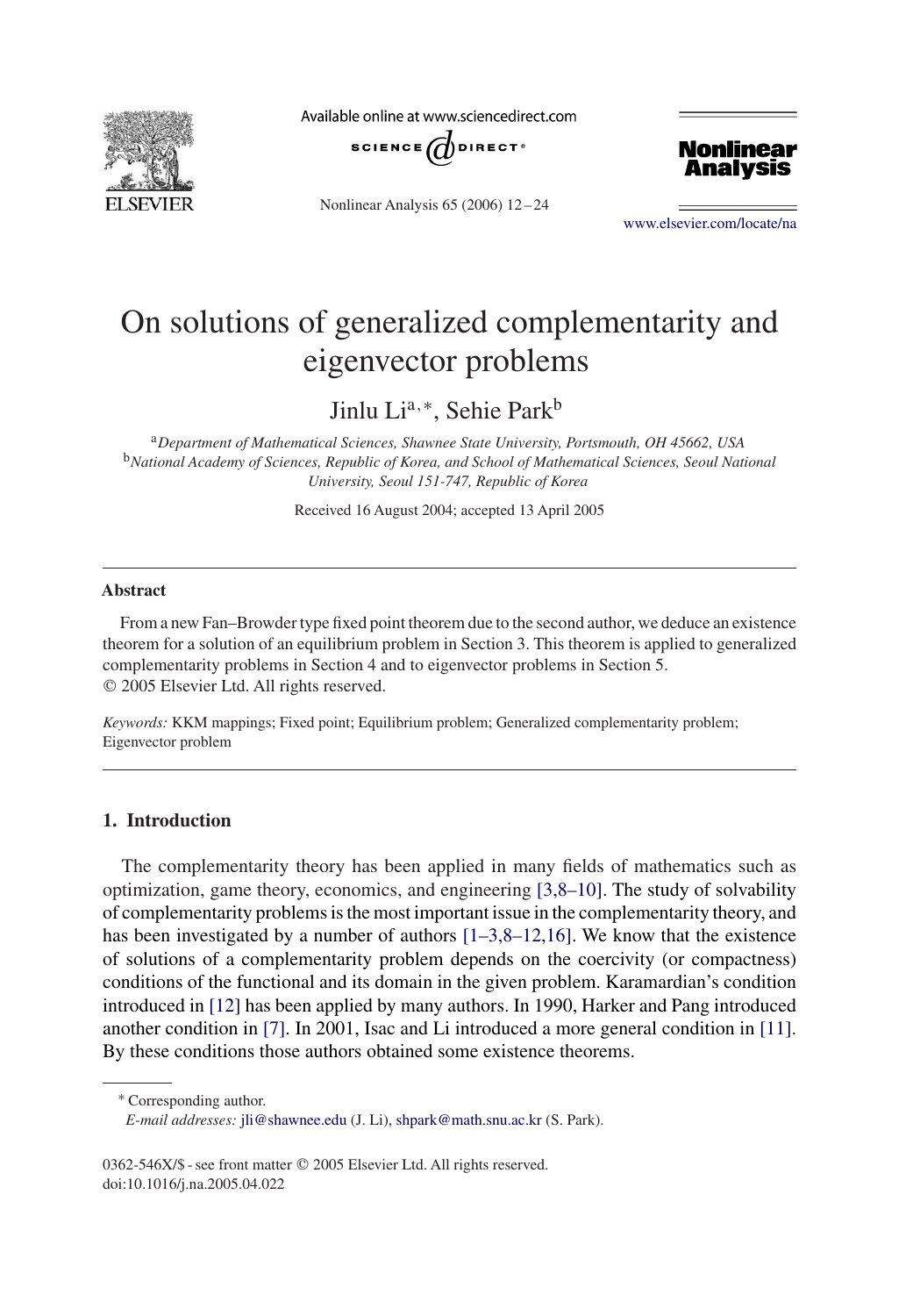It is known that in some cases, finding a fixed point of a mapping, solving a variational inequality, and solving a complementarity problem are equivalent. One of the useful tools to solve an equilibrium problem is the Fan–KKM theorem. Therefore fixed point theory, KKM mappings, and a Fan–KKM theorem play key roles in studying of the existence of solutions of a complementarity problem. In Section 2, we prove a Fan–Browder-type fixed point theorem and recall a generalized Fan–KKM theorem due to the second author. In Section 3, we introduce a new coercivity condition and prove some existence theorems that are more general than the conditions mentioned above. In Section 4, we use the equilibrium theorems obtained in Section 3 to study the eigenvector problems investigated by Li [\[15\].](#page-12-0)

# **2. Basic existence theorems**

A *multimap* (or simply, a *map*)  $F: X - \circ Y$  is a function from a set X into the power set  $2^Y$  of a set Y; that is, a function with the *values*  $F(x) \subset Y$  for  $x \in X$  and the *fibers*  $F^{-}(y) := \{x \in X : y \in F(x)\}\$ for  $y \in Y$ . For  $A \subset X$ , let  $F(A) := \bigcup \{F(x) : x \in A\}.$ 

For a set *D*, let  $\langle D \rangle$  denote the set of nonempty finite subsets of *D*.

Let X be a subset of a vector space and D a nonempty subset of X. We call  $(X, D)$  a *convex space* if co  $D \subset X$  and X has a topology that induces the Euclidean topology on the convex hulls of any  $N \in \{D\}$  (see Park [\[17\]\)](#page-12-0). If  $X = D$  is convex, then  $X = (X, X)$  becomes a convex space in the sense of Lassonde [\[13\].](#page-12-0) If X is compact, then the convex space  $(X, D)$ is said to be compact. Every nonempty convex subset  $X$  of a topological vector space is a convex space with respect to any nonempty subset  $D$  of  $X$ , and the converse is known to be not true.

The following version of the Knaster–Kuratowski–Mazurkiewicz (simply, KKM) principle for convex spaces is known [17,19,20].

**Lemma 1.** *Let*  $(X, D)$  *be a convex space and*  $F: D - \circ X$  *a multimap such that* 

- $F(z)$  *is open* [*resp. closed*] *for each*  $z \in D$ ; *and*
- *F* is a KKM map (that is, co  $N \subset F(N)$  for each  $N \in \langle D \rangle$ ).

*Then*  ${F(z)}_{z\in D}$  *has the finite intersection property.* (*More precisely, for any*  $N \in \langle D \rangle$ *, we have* co  $N \cap [\bigcap_{z \in N} F(z)] \neq \emptyset$ .)

For a convex space  $(X, D)$ , a subset Y of X is called a *convex subspace* of  $(X, D)$  if  $(Y, Y \cap D)$  itself is a convex space, that is, co  $A \subset Y$  for any  $A \in \langle Y \cap D \rangle$ .

The following form of the KKM theorem is due to Park [20–22].

**Lemma 2.** *Let*(X, D) *be a convex space*, *K a nonempty compact subset of X*, *and*  $F : D \rightarrow X$ *a multimap such that*

- $\bigcap_{z \in D} F(z) = \bigcap_{z \in D} \overline{F(z)};$
- *F is a KKM map*; *and*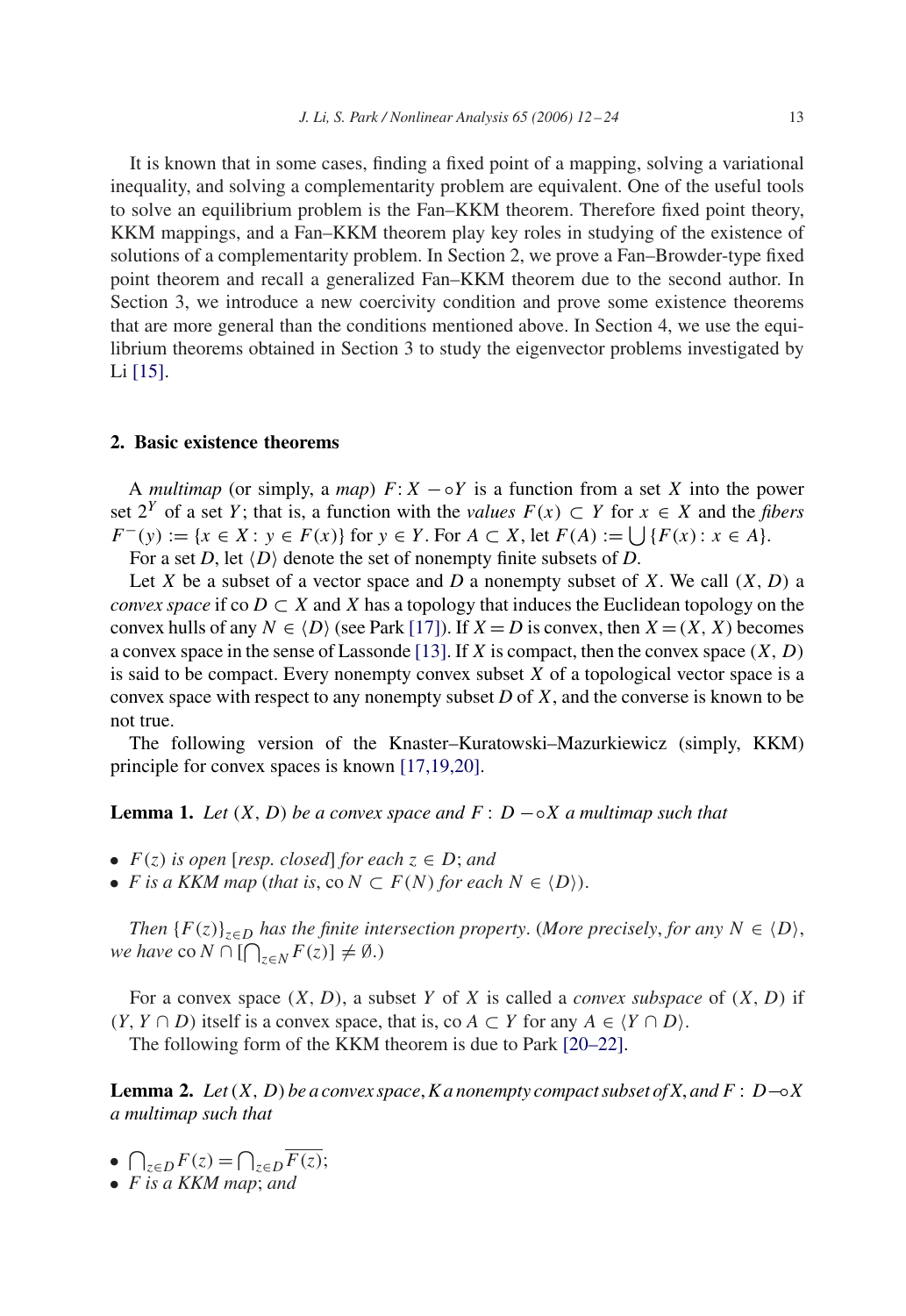• *for each*  $N \in \{D\}$ , *there exists a compact convex subspace*  $L_N$  *of*  $(X, D)$  *containing* N *such that*

$$
L_N \cap \bigcap \{ \overline{F(z)} : z \in L_N \cap D \} \subset K.
$$

*Then*  $K \cap \bigcap \{F(z) : z \in D\} \neq \emptyset$ .

From Lemma 1, we deduced the following form of the Fan–Browder fixed point theorem; (see Park [21,22]).

**Theorem 1.** Let  $(X, D)$  be a convex space and  $P: X \to \circ D$  a multimap. If there exist  $z_1, z_2, \ldots, z_n \in D$  *and nonempty open* [*resp. closed*] *subsets*  $G_i \subset P^{-1}(z_i)$  *for each*  $i = 1, 2, \ldots, n$  such that  $\text{co}\lbrace z_1, z_2, \ldots, z_n \rbrace \subset \bigcup_{i=1}^n G_i$ , then the map  $\text{co } P : X - \circ X$  has *a* fixed point  $x_0 \in X$  (more precisely, there exists an  $N \in \langle P(x_0) \rangle$  such that  $x_0 \in \text{co } N \subset Y$ co  $P(x_0)$ ).

## **Theorem 2.** *Let*  $(X, D)$  *be a convex space and*  $P: X \sim D$  *a multimap. Suppose that*

- (i) *there exist a finite subset*  $N = \{y_1, y_2, \ldots, y_n\} \subset D$  *and nonempty open* [*resp. closed*] *subsets*  $A_i \subset P^-(y_i)$  *for each*  $i = 1, 2, \ldots, n$ ; *and*
- (ii) *there exists a convex subspace*  $L_N$  *of*  $(X, D)$  *containing* N, *a finite subset*  $M = \{z_1, z_2, \ldots, z_m\}$  ⊂  $L_N \cap D$ , and nonempty open [resp. closed] subsets  $B_j$  ⊂  $P^{-}(z_i)$  *for each*  $j = 1, 2, \ldots, m$ *, such that*

$$
L_N \setminus K \subset \bigcup_{j=1}^m B_j \quad \text{where } K := \bigcup_{i=1}^n A_i.
$$

*Then the map* co  $P: X \rightarrow X$  *has a fixed point.* 

**Proof.** Note that

$$
co(M \cup N) \subset L_N = (L_N \backslash K) \cup (L_N \cap K) \subset \bigcup_{j=1}^m B_j \cup \bigcup_{i=1}^n A_i.
$$

Therefore, by Theorem 1, co  $P: X - \circ X$  has a fixed point in  $L_N$ .  $\square$ 

The following is a practical form of Theorem 2.

**Corollary 2.1.** *Let*  $(X, D)$  *be a convex space, K a nonempty subset of X, and*  $S: X - \circ D$ , T : X −◦X *multimaps*. *Suppose that*

(i) *for each*  $x \in X$ , co  $S(x) \subset T(x)$ ;

(ii)  $K \subset \bigcup$  {Int  $S^{-}(z): z \in N$ } *for some*  $N \in \langle D \rangle$ *; and*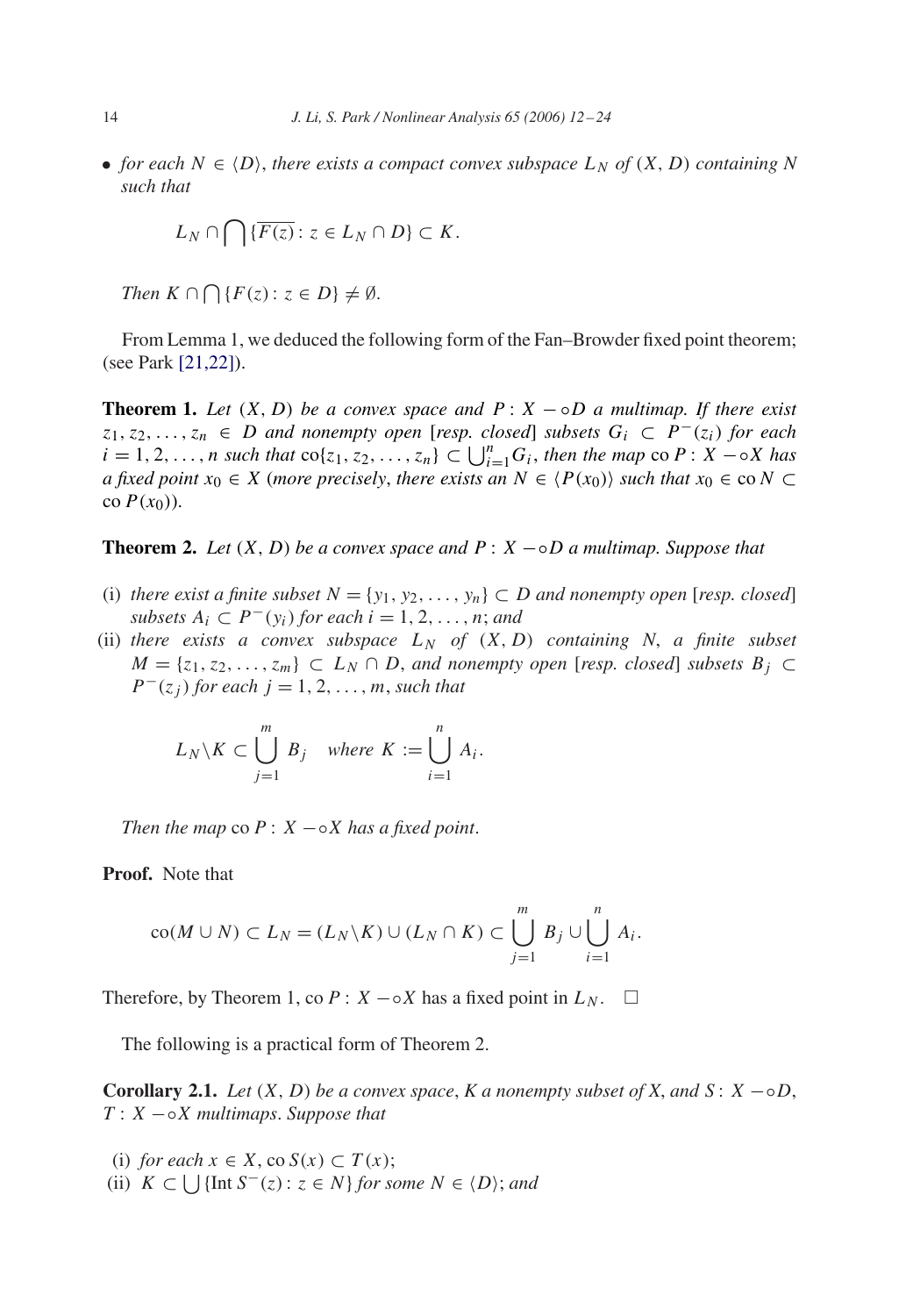(iii) *there exists a convex subspace*  $L_N$  *of*  $(X, D)$  *containing* N such that

$$
L_N \backslash K \subset \bigcup_{z \in M} \text{Int } S^-(z) \quad \text{for some } M \in \langle L_N \cap D \rangle.
$$

*Then T has a fixed point in*  $L_N$ .

From now on we consider convex spaces  $X = (X, X)$  for the case  $X = D$  for simplicity. Let X be a convex space. According to Lassonde [\[13\],](#page-12-0) a nonempty set  $L \subset X$  is called a *c*-*compact* set if for each finite subset  $N \subset X$  there is a compact convex set  $L_N \subset X$  such that  $L \cup N \subset L_N$ .

The following are trivial examples of *c*-compact sets:

- 1. In any convex space, every finite set and every convex hull of a finite set are *c*-compact.
- 2. Let  $X$  be any convex set in a Hausdorff topological vector space. Every nonempty compact convex set in X is *c*-compact.
- 3. Let X be any quasi-complete convex set in a Hausdorff locally convex topological vector space. Every nonempty precompact set in X is *c*-compact.

**Corollary 2.2.** *Let X be a convex space and* S : X −◦X *a multimap such that*

- (i) *for each*  $x \in X$ ,  $S(x)$  *is open in X*;
- (ii) *for each*  $y \in X$ ,  $S^-(y)$  *is nonempty and convex; and*
- (iii) *for some c-compact set*  $L \subset X$ *, the set*  $X \setminus \bigcup_{x \in L} S(x)$  *is compact.*

*Then S has a fixed point*.

Corollary 2.2 is a particular form of Lassonde [\[13, Theorem 1.1\]](#page-12-0) and extends the Fan– Browder fixed point theorem.

### **3. Equilibrium theorems**

The following main result of this section is an existence theorem on an equilibrium problem:

**Theorem 3.** Let X be a convex space and  $g, h: X \times X \rightarrow \mathbb{R}$  real functions such that

- (i) *for any*  $x, y \in X$ ,  $g(x, y) \leq h(x, y)$  *and*  $h(x, x) \leq 0$ ;
- (ii) *for any*  $x \in X$ , { $y \in X$  :  $g(x, y) > 0$ } *is open in X*;
- (iii) *for any*  $y \in X$ ,  $\{x \in X : h(x, y) > 0\}$  *is convex; and*
- (iv) *there is a nonempty compact subset K of X such that, for each*  $N \in \langle X \rangle$ *, we have a compact convex subset*  $L_N$  *of X containing N such that, for each*  $y \in L_N \backslash K$ *, there exists a*  $z \in L_N$  *satisfying*  $g(z, y) > 0$ .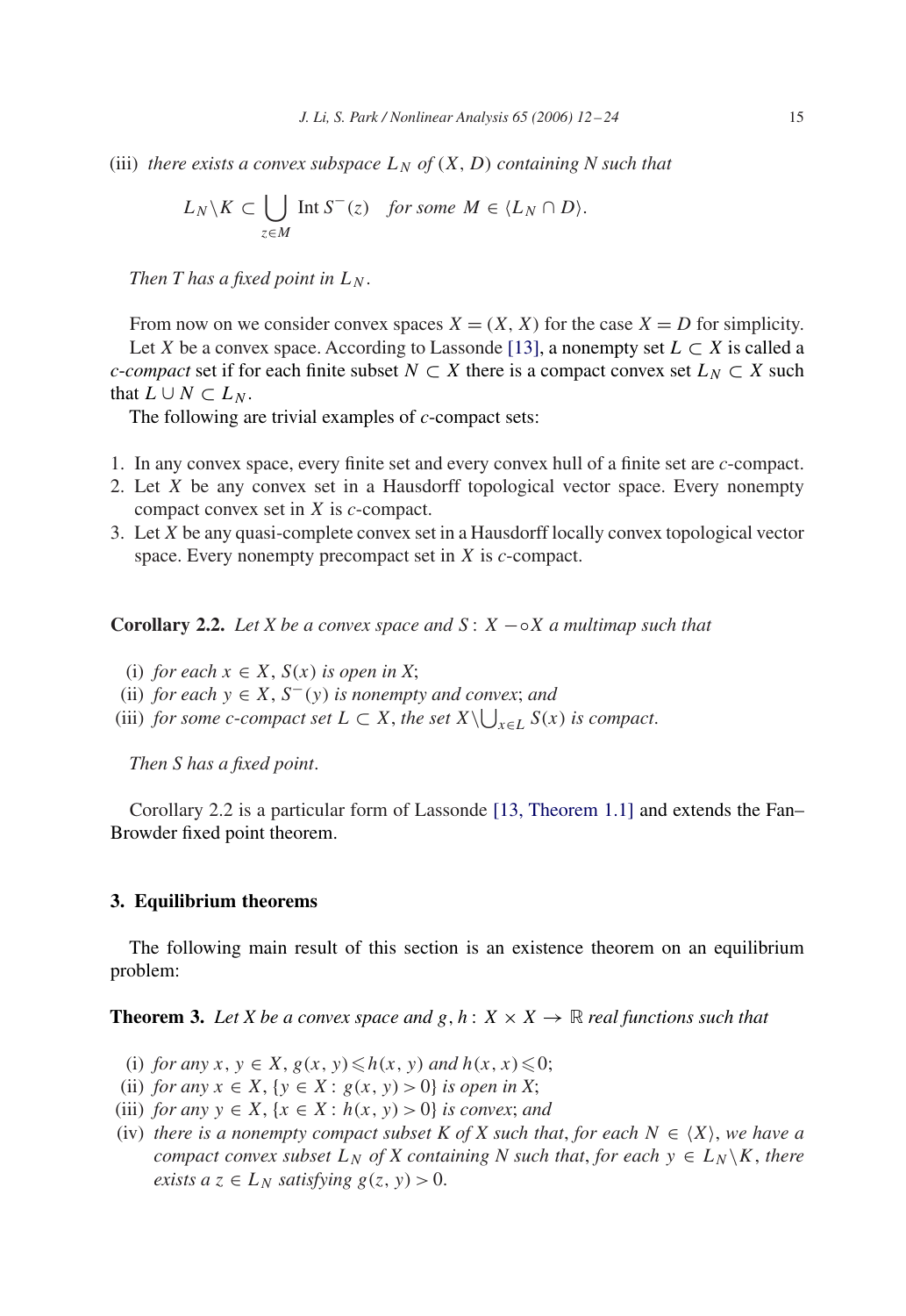*Then there exists a*  $y_0 \in K$  *such that* 

$$
g(x, y_0) \leq 0
$$
 for all  $x \in X$ .

**Proof.** Suppose on the contrary that for each  $y \in K$  there exists a  $z \in X$  such that  $g(z, y) > 0$ . Define a map  $F: X - \circ X$  by

$$
F(y) := \{ z \in X : h(z, y) > 0 \} \text{ for } y \in X.
$$

Then each  $F(y)$  is convex by (iii). Moreover, for each  $z \in X$ ,

$$
F^{-}(z) = \{ y \in X : h(z, y) > 0 \} \supset \text{Int } F^{-}(z) \supset \{ y \in X : g(z, y) > 0 \}
$$

by (i) and (ii). By our assumption, for each  $y \in K$ , there exists a  $z \in X$  such that  $y \in$ Int  $F^{-}(z)$ . Since *K* is compact, there exists an  $N \in \langle X \rangle$  such that  $K \subset \bigcup_{z \in N} \text{Int } F^{-}(z)$ . Then, by (iv), there exists a compact convex subset  $L_N$  of X containing N such that  $L_N \setminus K \subset$  $\bigcup_{z \in L_N}$  Int  $F^-(z)$ . Since  $L_N$  is compact and  $L_N \subset (L_N \setminus K) \cup K$ , we have an  $N' \in \langle L_N \rangle$ such that

$$
L_N \subset \left[\bigcup_{z \in N'} \text{Int } F^{-}(z)\right] \cup \left[\bigcup_{z \in N} \text{Int } F^{-}(z)\right] = \bigcup_{z \in M} \text{Int } F^{-}(z),
$$

where  $M := N' \cup N \in \langle L_N \rangle$ . Then, by Corollary 2.1 with  $X = D$  and  $S = T = F$ , *F* has a fixed point  $x_0 \in L_N$ ; that is,  $x_0 \in F(x_0)$  or  $h(x_0, x_0) > 0$ , which contradicts (i). This completes our proof.  $\square$ 

For a convex space X, a real function  $f: X \to \mathbb{R}$  is said to be *quasiconcave* [resp. *quasiconvex* ] if  $\{x \in X : f(x) > r\}$  [resp.  $\{x \in X : f(x) < r\}$ ] is convex for each  $r \in \mathbb{R}$ .

Recall that a real function  $f: X \to \mathbb{R}$ , where X is a topological space, is *lower* [resp. *upper*] *semicontinuous* (l.s.c.) [resp. u.s.c.] if  $\{x \in X : f(x) > r\}$  [resp.  $\{x \in X : f(x) < r\}$ ] is open for each  $r \in \mathbb{R}$ .

**Remarks.** 1. In Theorem 3, conditions (ii) and (iii) can be replaced by the following:

(ii)' for any  $x \in X$ ,  $y \mapsto g(x, y)$  is l.s.c.;

(iii)' for any  $y \in X$ ,  $x \mapsto h(x, y)$  is quasiconcave.

2. In Theorem 3, *K* is not necessarily compact. Instead, if  $K \subset F^{-1}(N) = \bigcup_{z \in N} \{y \in S\}$ 

 $X: h(z, y) > 0$  for some  $N \in \langle X \rangle$  and if, for this N, we have a subset  $L_N$  (for example, co*N*) satisfying the requirement as in (iv), then we have the conclusion.

3. Some authors might prefer to say that the set in condition (ii) is compactly open. This is not practical and, by choosing the compactly generated extension of the original topology on X, Theorem 3 still works (see Park [\[20\]\)](#page-12-0).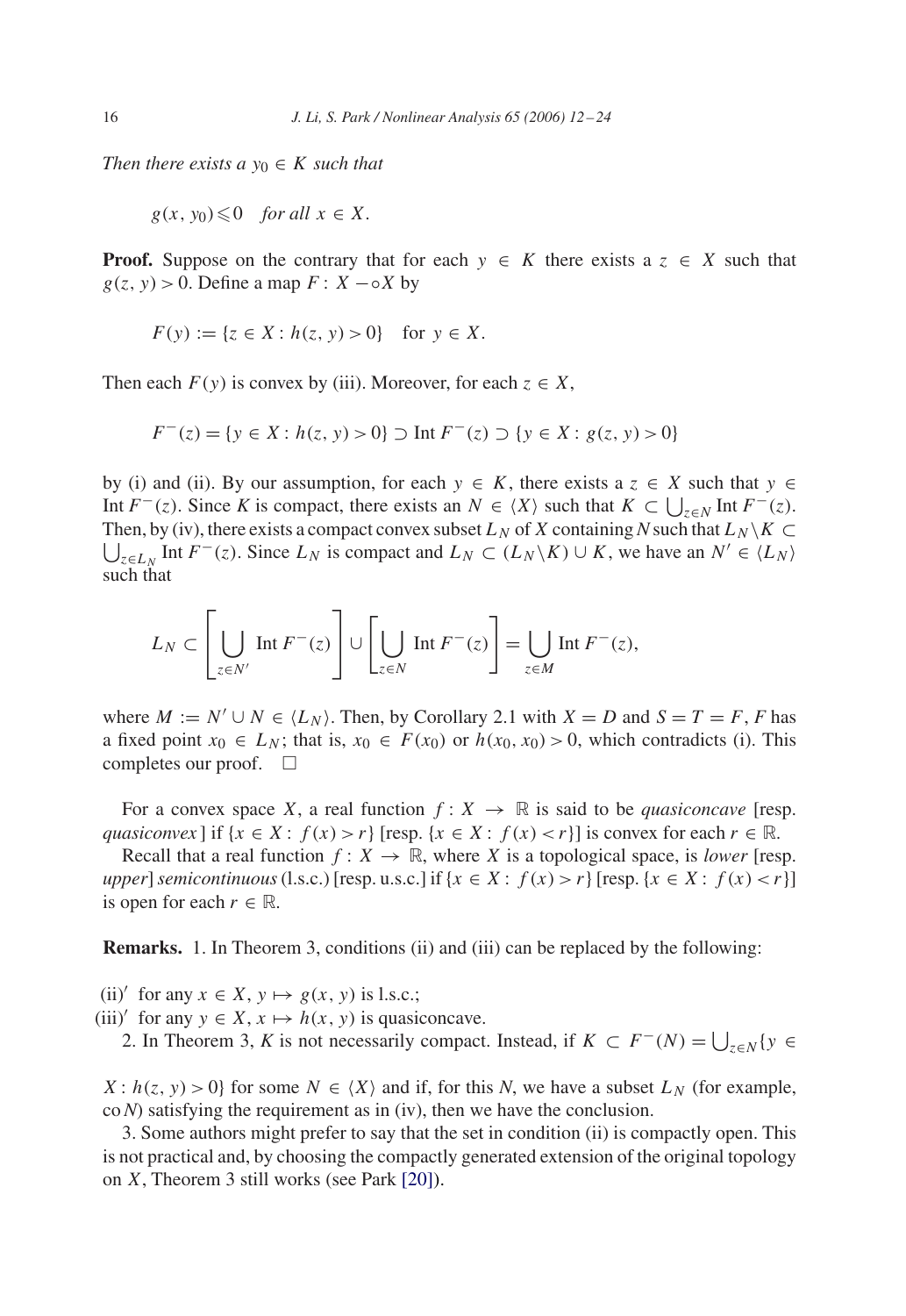**Corollary 3.1.** *In Theorem* 3, *condition* (iv) *can be replaced by the following without affecting its conclusion*:

 $(iv)'$  *X* has a nonempty c-compact subset *L* such that  $K := \{y \in X : g(x, y) \leq 0 \text{ for all } x \in K\}$  $x \in L$  *is compact.* 

*Then there exists a point*  $y_0 \in K$  *such that*  $g(x, y_0) \leq 0$  *for all*  $x \in X$ *.* 

**Remark.** Corollary 3.1 includes results of Fan [\[6\],](#page-12-0) Allen [\[1\],](#page-12-0) and many others.

**Corollary 3.2.** *Let X be a convex space and*  $g: X \times X \rightarrow \mathbb{R}$  *a real function such that* 

- (i) *for any*  $x \in X$ , { $y \in X$  :  $g(x, y) < g(y, y)$ } *is open in X*;
- (ii) *for any*  $y \in X$ ,  $\{x \in X : g(x, y) < g(y, y)\}$  *is convex; and*
- (iii) *there is a nonempty compact subset K of X such that, for each*  $N \in \langle X \rangle$ *, we have a compact convex subset*  $L_N$  *of X containing N such that, for each*  $y \in L_N \backslash K$ *, there exists a*  $z \in L_N$  *satisfying*  $g(z, y) < g(y, y)$ .

*Then there exists a*  $y_0 \in K$  *such that* 

 $g(x, y_0) \geq g(y_0, y_0)$  *for all*  $x \in X$ .

**Proof.** In Theorem 3, put  $g = h$  and replace  $g(x, y)$  by  $g(y, y) - g(x, y)$ .  $\Box$ 

If  $X = K$ , then Corollary 3.2 reduces to the following:

**Corollary 3.3.** Let X be a compact convex space and  $g: X \times X \rightarrow \mathbb{R}$  a real function *satisfying conditions* (i) *and* (ii) *of Corollary* 3.2. *Then there exists a point*  $y_0 \in X$  *such that* 

 $g(x, y_0) \geq g(y_0, y_0)$  *for all*  $x \in X$ .

**Remark.** Conditions (i) and (ii) can be replaced by the following, respectively:

- (i)' for any  $x \in X$ ,  $y \mapsto g(x, y) g(y, y)$  is u.s.c. on X; and
- (ii)' for any  $y \in X$ ,  $x \mapsto g(x, y)$  is quasiconvex on X.

Then Corollary 3.3 improves to that by Fan [\[6, Corollary 1\],](#page-12-0) which is actually equivalent to Fan minimax inequality [\[6\].](#page-12-0)

## **4. Generalized complementarity problems**

Generalized complementarity problems are introduced by Karamardian [\[14\]](#page-12-0) as follows: Let *E* be a topological vector space, *F* a vector space (for example, the dual space of *E*), and  $\langle , \rangle : E \times F \to \mathbb{R}$  a bilinear form. A nonempty subset X of E is called a *cone* iff

 $\alpha x + \beta y \in X$  for all  $\alpha, \beta \geq 0$  and  $x, y \in X$ .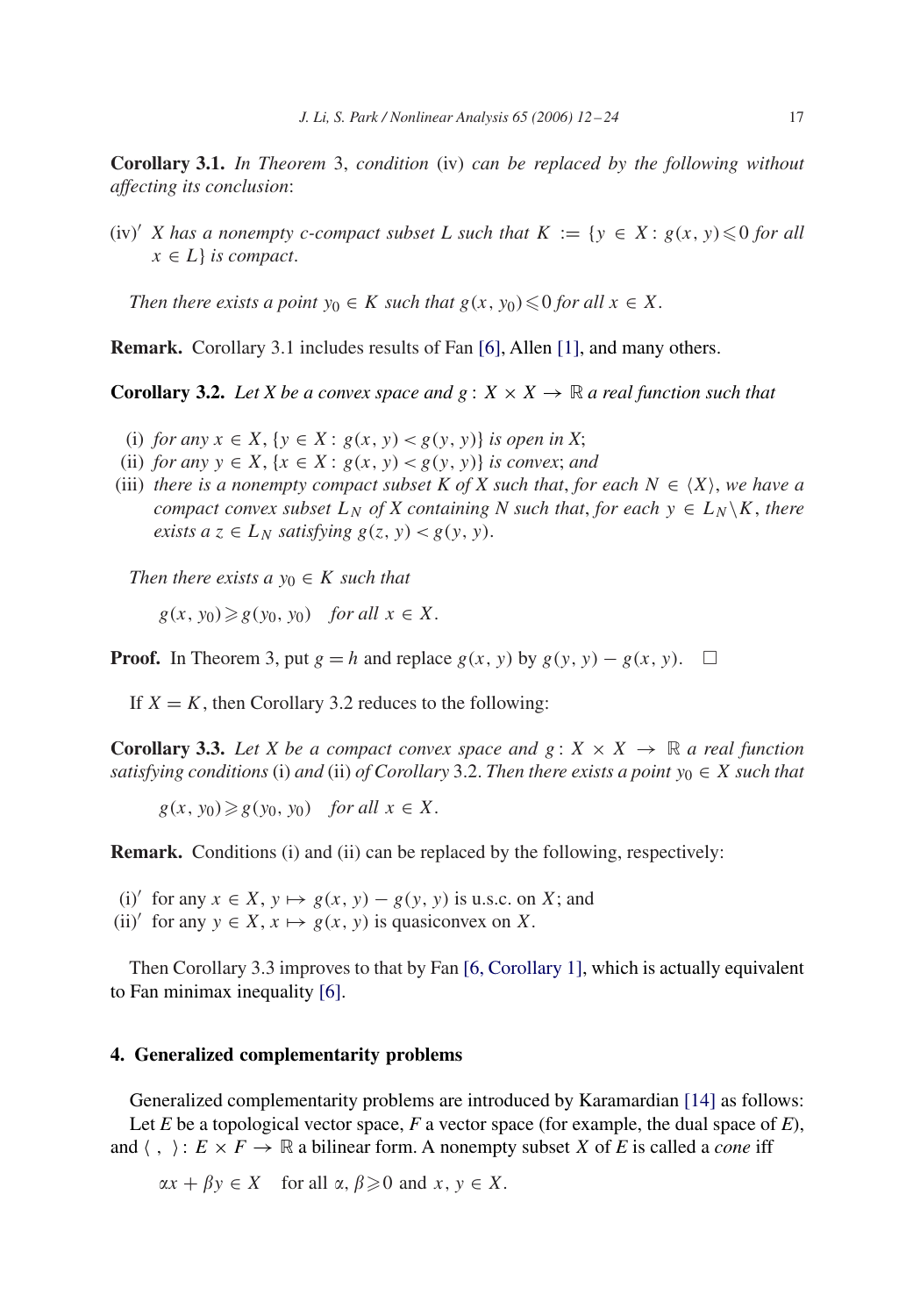The *polar*  $X^*$  of a cone X is the cone in  $F$  defined by

$$
X^* := \{ p \in F : \langle x, p \rangle \geq 0, \forall x \in X \}.
$$

Then, the *generalized complementary problem* (GCP) for a function  $f: X \rightarrow F$  is to find an  $x_0 \in X$  satisfying

$$
f(x_0) \in X^*, \quad \langle x_0, f(x_0) \rangle = 0. \tag{0}
$$

From Theorem 2, we have the following theorem.

**Theorem 4.** *Let* E,F,X, *and f be given as above*. *The GCP*, *as given by* (0), *has a solution* x<sup>0</sup> *whenever*:

- (i) *for any*  $x \in X$ ,  $y \mapsto \langle x y, f(y) \rangle$  *is u.s.c. on* X;
- (ii) *there exists a nonempty compact subset K of X such that*, *for each nonempty finite subset N* of *X*, we have a compact convex subset  $L_N$  of *X* containing *N* such that, for each  $x \in L_N \backslash K$ , *there is a*  $u \in L_N$  *satisfying*

$$
\langle x - u, f(x) \rangle > 0.
$$

Moreover,  $x_0 \in K$ .

**Proof.** Put  $g(x, y) = \langle x - y, f(y) \rangle$  in Corollary 3.2. Then, all of the requirements are satisfied. Therefore, there exists an  $x_0 \in K$  such that

$$
\langle x, f(x_0) \rangle \geq \langle x_0, f(x_0) \rangle, \quad \forall x \in X.
$$

This implies that

 $\langle \alpha x, f(x_0) \rangle \geq \langle x_0, f(x_0) \rangle$ ,  $\forall \alpha > 1$  and  $\forall x \in X$ .

By considering  $x = 2x_0$ , we have

$$
\langle x_0, f(x_0) \rangle \geq 0.
$$

On the other hand, by considering  $x = 0$ , we have

$$
\langle x_0, f(x_0) \rangle \leq 0.
$$

Therefore,

$$
\langle x_0, f(x_0) \rangle = 0
$$

and

$$
\langle x, f(x_0) \rangle \geq 0, \quad \forall x \in X,
$$

whence we have  $f(x_0) \in X^*$ . This completes our proof.  $\square$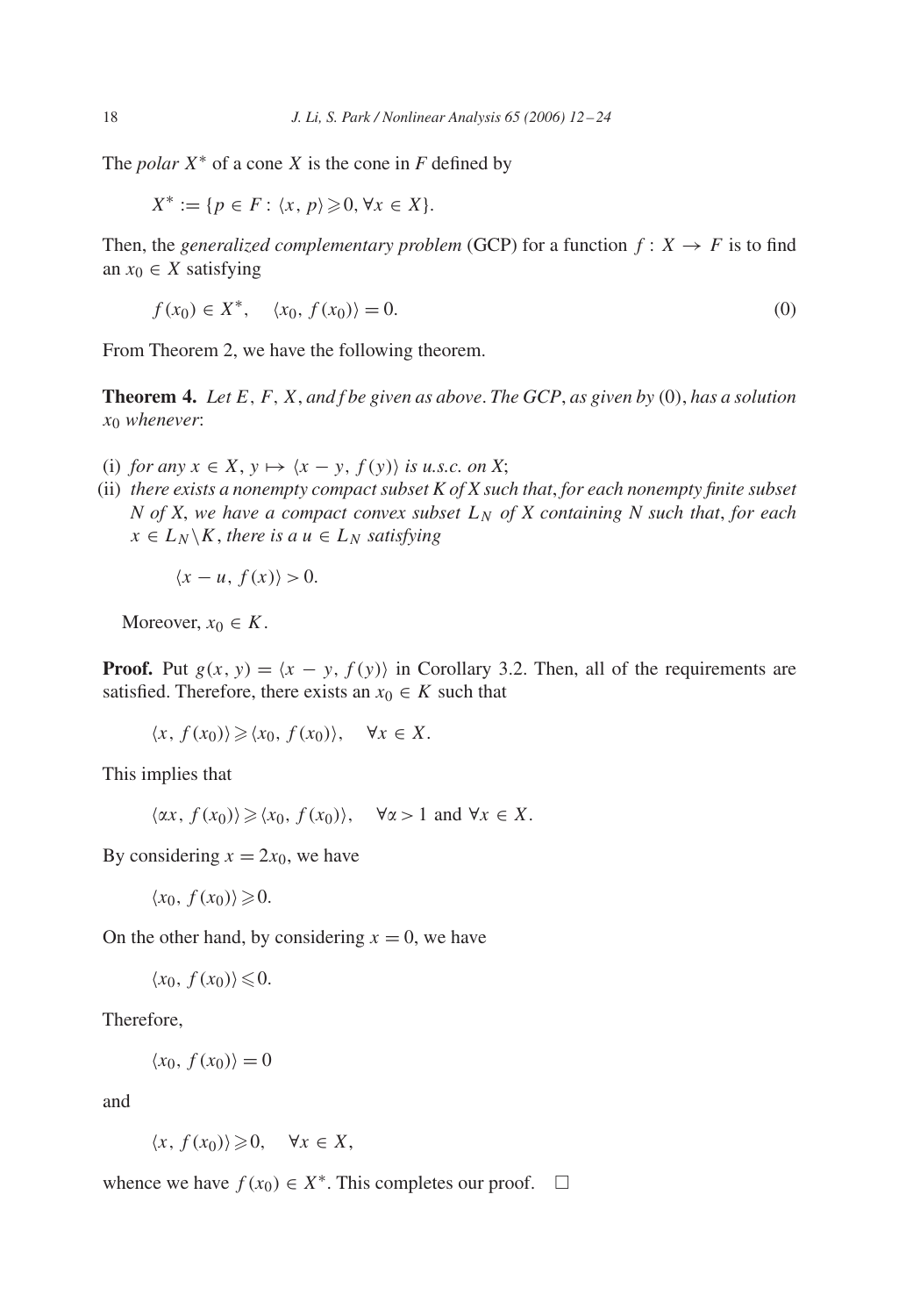**Remark.** Theorem 4 is first obtained by Park [\[16, Corollary 2.2\]](#page-12-0) for a continuous map  $f: X \to E^*$ , and later [\[18, Theorem 3.1\]](#page-12-0) whenever the function  $(x, y) \mapsto \langle x, f(y) \rangle$  is continuous on  $X \times X$ . In [\[21\],](#page-12-0) different methods were adopted.

We give some particular forms of the coercivity condition (ii) in Theorem 4 as follows:

• "(I)" (Karamardian) *E is Hausdorff and there exists a nonempty compact convex subset D* of *X* with the property that, for every  $x \in X \backslash D$ , there exists  $z \in D$  such that

$$
\langle x-z, f(x)\rangle > 0.
$$

We show (I)  $\implies$  (ii). Put  $K := D$  and  $L_N := \overline{co}(D \cup N)$  for any  $N \in \langle X \rangle$ . Since D is a *c*-compact subset of the convex set X and E is Hausdorff, we have  $L_N \subset X$ . Then for each  $x \in L_N \backslash K \subset X \backslash D$ , there exists  $z \in D \subset L_N$  such that  $\langle x - z, f(x) \rangle > 0$ . Karamardian's condition (I) was applied to obtain particular forms of Theorem 4 by Karamardian [\[12\]](#page-12-0) and Isac [\[9\].](#page-12-0)

• "(II)" (Harker–Pang) *There exists an* x<sup>∗</sup> ∈ X *such that the set*

 $X(x_*) := \{x \in X : \langle x - x_*, f(x) \rangle \leq 0\}$ 

*is relatively compact* (*or empty*) *in X*.

We show (II)  $\implies$  (ii). Put  $K := \overline{X(x_*)}$ , the closure in X, and  $L_N := \text{co}(N \cup \{x_*\})$  for each  $N \in \langle X \rangle$ . Then for each  $x \in L_N \setminus K \subset X \setminus X(x_*)$ , there exists  $x_* \in L_N$  such that  $\langle x - x_*, f(x) \rangle > 0$ . Condition (II) was used by Harker and Pang [\[7\]](#page-12-0) to study the solvability of variational inequality in  $\mathbb{R}^n$ .

• "(III)" (Ding–Tan) *E is Hausdorff and there exist a nonempty compact convex subset*  $D_0$  ⊂ *X* and a nonempty compact subset  $D_*$  ⊂ *X* such that for each  $x \in X \backslash D_*$ , there *is a*  $y \in co(D_0 \cup \{x\})$  *verifying*  $\langle x - y, f(x) \rangle > 0$ .

We show (III)  $\implies$  (iii). Put  $K := D_*$  and  $L_N := \overline{co}(D_0 \cup N) \subset X$  for any  $N \in \langle X \rangle$ . Then for each  $x \in L_N \backslash K \subset X \backslash D_*$ , there exists a  $y \in co(D_0 \cup \{x\}) \subset L_N$  such that  $\langle x - y, f(x) \rangle > 0$ . Condition (III) appeared in [4,9], and in many other papers, and is more general than Karamardian's condition (I).

• "(IV)" (Isac–Li) *X is a quasi-complete cone in a Hausdorff locally convex topological vector space E*; *and there exists a precompact subset D of X such that the set*

$$
X(D) := \{ x \in X : \langle x - y, f(x) \rangle \leq 0 \text{ for all } y \in D \}
$$

*is compact*.

We show (IV)  $\Longrightarrow$  (ii). In fact, put  $K := X(D)$  and  $L_N := \overline{co}(D \cup N)$  for each  $N \in \langle X \rangle$ . Then  $L<sub>N</sub>$  is a compact convex set since X is quasi-complete and *E* is locally convex. Now, for each  $x \in L_N \backslash K$ , we have  $x \in X \backslash X(D)$ . Hence, by (IV), there exists a  $y \in D \subset L_N$  such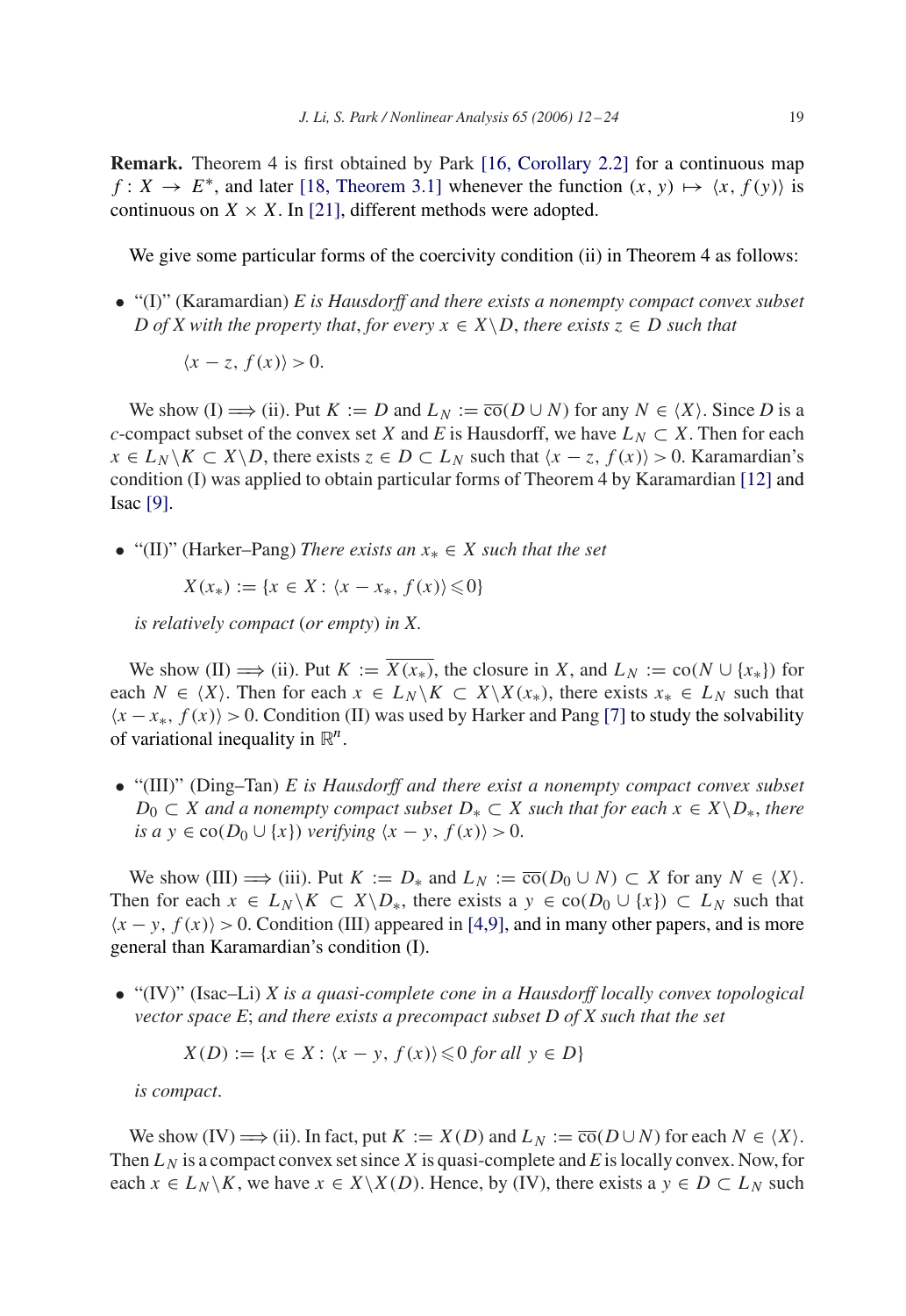that  $\langle x - y, f(x) \rangle > 0$ . Condition (IV) was applied to obtain particular forms of Theorem 4 by Isac and Li [\[11, Theorems 4, 6, and 7\].](#page-12-0) Note that the solution  $x_0 \in X(D)$ .

• "(V)" (Isac–Li)  $E = F$  *is an inner-product space and there exists a nonempty compact convex subset D of X such that*

$$
M := \bigcup_{y \in D} \{x \in X : ||f(x)|| \le ||y - (x - f(x))||\}
$$

*is relatively compact*.

We show (V)  $\implies$  (ii). Let K be the closure of M and let  $L_N := \overline{\text{co}}(D \cup N)$  for each  $N \in \langle X \rangle$ . Then, for each  $x \in L_N \backslash K \subset X \backslash M$ , there exists a  $y \in D \subset L_N$  such that

$$
|| f(x)|| > || y - (x - f(x)) ||,
$$

which can be shown to imply  $\langle x - y, f(x) \rangle > 0$ . Condition (V) was applied to obtain a particular form of Theorem 4 by Isac and Li [\[11, Theorem 3\].](#page-12-0) Note that, in this case, the solution  $x_0 \in K = \overline{M}$ .

• "(VI)" (Li) *X is a nonempty*, *closed*, *and convex subset of a Banach space B with dual space*  $B^*$ . Let  $T: X \to B^*$  be a continuous function. There exists an element  $y_0 \in K$ *such that the subset of X*

$$
\{x \in X : 2\langle Jx - \alpha(Tx - \xi), y_0 - x \rangle + ||x||^2 \le ||y_0||^2\}
$$

*is compact, where*  $\xi \in B^*$  *and*  $\alpha$  *is an arbitrary positive constant.* 

We show that (VI)  $\implies$  (ii) for the case that  $\xi = 0$ .

Let  $K := \{x \in X : 2\langle Jx - \alpha(Tx - \xi), y_0 - x \rangle + ||x||^2 \le ||y_0||^2\}$ . Since  $y_0 \in K$ , K is a nonempty, bounded subset of X. For any  $N \in \langle X \rangle$  we choose  $L_N = K \cup N$ . It is clear that  $L_N$  is a closed, bounded subset of X. For any  $x \in L_N \backslash K$ , we take  $y_0 \in K \subset L_N$ . Since  $x \notin K$ , from the definition of *K*, we have

$$
2\langle Jx - \alpha(Tx - \xi), y_0 - x \rangle + ||x||^2 > ||y_0||^2.
$$

Noting  $\langle Jx, x\rangle = ||x||^2$ , we get

$$
2\langle Jx, y_0\rangle - ||x||^2 - 2\alpha \langle Tx, y_0 - x\rangle > ||y_0||^2.
$$

Thus,

$$
2\alpha \langle Tx, x - y_0 \rangle > ||y_0||^2 + ||x||^2 - 2\langle Jx, y_0 \rangle
$$
  
\n
$$
\ge ||y_0||^2 + ||x||^2 - 2||x|| ||y_0||^2
$$
  
\n
$$
= (||y_0|| - ||x||)^2 \ge 0.
$$

This shows  $(VI) \implies (ii)$ .

In [\[15\],](#page-12-0) Li used condition (VI) to obtain some results of the existence of solutions of the variational inequality. We note that in (VIII), it is not necessary for X to be a convex cone.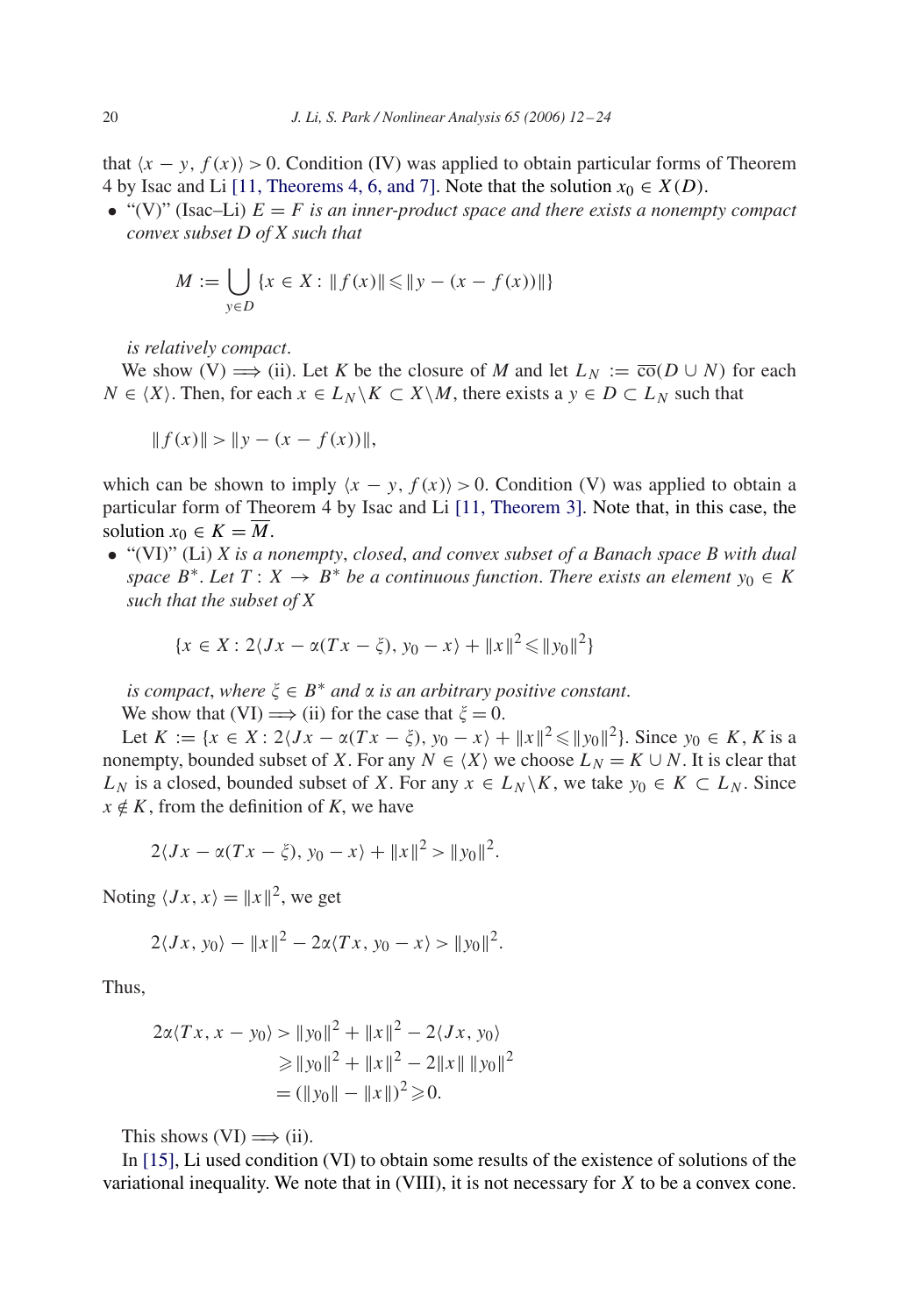In case  $X$  is a closed cone, condition (VI) reduces to the following:

• "(VII)" (Li)  

$$
\left\{ x \in X : \langle Tx - \xi, x \rangle \leq \frac{1}{2\alpha} ||x||^2 \right\}
$$

*is compact*.

Similar to the proof of (VI)  $\Longrightarrow$  (ii), we can prove that (VII)  $\Longrightarrow$  (ii).

**Corollary 4.1.** *Let X be a cone in a reflexive Banach space E* (*for example*, *a Hilbert space*),  $\langle$ , ran :  $E \times E \to \mathbb{R}$  *a bilinear form, and*  $f : X \to E$  *a function. Then the GCP, as given*  $by (0)$ , has a solution  $x_0$  whenever

- "(i)" *for any*  $x \in X$ ,  $y \mapsto \langle x y, f(y) \rangle$  *is weakly u.s.c. on* X;
- "(ii)" *there exists a nonempty bounded subset K of X such that*, *for each nonempty finite subset N of X, we have a closed bounded subset*  $L_N$  *of X containing N such that, for each*  $x \in L_N \backslash K$ , *there is a*  $u \in L_N$  *satisfying*  $\langle x - u, f(x) \rangle > 0$ .

**Proof.** We apply Theorem 4 with the weak topology on  $E$ . Let  $K'$  be the weak closure of K in X. Then Theorem 4 holds for K' instead of K. In fact, for each  $x \in L_N \backslash K' \subset L_N \backslash K$ , there exists a  $u \in L_N$  satisfying  $\langle x - u, f(x) \rangle > 0$ .

We give some particular forms of condition (ii) in Corollary 4.1 as follows:

• "(VIII)" (Isac–Li) *X is a closed cone and there exists a bounded set D of* X *such that the set*

$$
X(D) = \{x \in X : \langle x - y, f(x) \rangle \leq 0 \text{ for all } y \in D\}
$$

*is bounded*.

We show (VIII)  $\Longrightarrow$  (ii). Let  $K := X(D)$  and  $L_N := \overline{co}(D \cup N)$  for each  $N \in \langle X \rangle$ . Then, for each  $x \in L_N \backslash K \subset X \backslash X(D)$ , there is a  $y \in D \subset L_N$  satisfying  $\langle x - y, f(x) \rangle > 0$ . Condition (VIII) was used to obtain a particular form of Corollary 4.1 by Isac and Li [11, Theorem 6][.](#page-12-0)

• "(IX)" *There exists*  $\rho > 0$  *such that for all*  $x \in X$  *with*  $||x|| > \rho$ , *there exists*  $y \in X$  *with*  $||y|| < ||x||$  such that  $\langle x - y, f(x) \rangle > 0$ .

We show that  $(IX) \Longrightarrow (ii)$ . Let  $\overline{B_{\rho}} := \{x \in E : ||x|| \leq \rho\}$  for  $\rho > 0$ . Let  $K := \overline{B_{\rho}} \cap X$ . For each  $N \in \langle X \rangle$ , let

 $v = \max{\{\|x\| : x \in N\}}, \quad \mu = \max{\{v, \rho\}}, \quad L_N := \overline{B_{tt}} \cap X.$ 

Then  $L_N$  is a closed bounded convex subset of X containing *N*. Now for each  $x \in L_N \backslash K$ , we have  $\mu \geq ||x|| > \rho$ , and hence, by (IX), there exists a  $y \in X$  with  $||y|| < ||x||$  such that  $\langle x - y, f(x) \rangle > 0$ . Since  $\mu \geq ||x|| > ||y||$ , we have  $y \in \overline{B_{\mu}}$  and hence  $y \in L_N$ . This shows  $(IX) \Longrightarrow (ii).$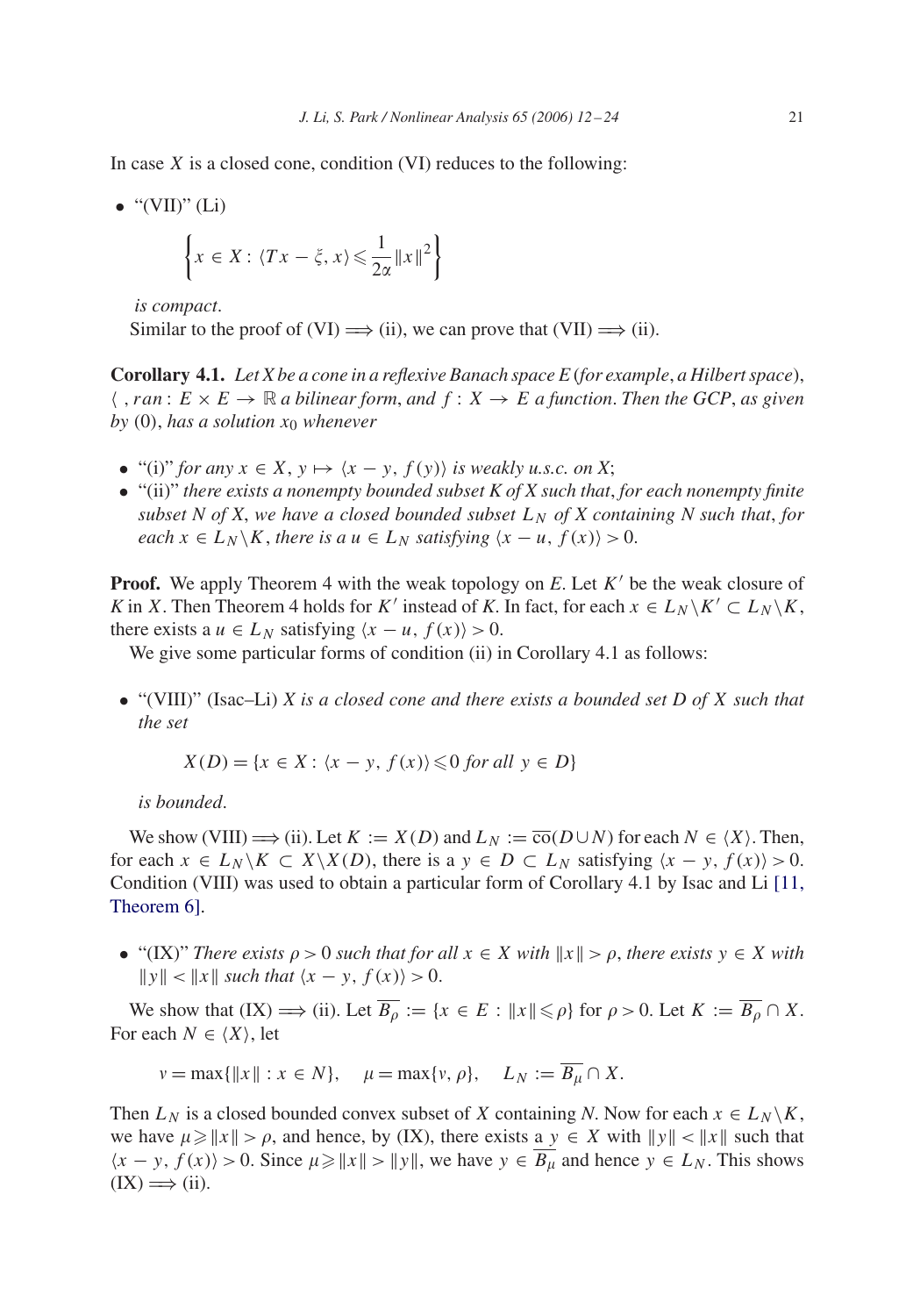**Remark.** Condition (IX) is a little stronger than condition ( $\theta$ ) of Isac [\[10\],](#page-12-0) which implies several existence theorems for particular cases of GCPs.

### **5. Eigenvector problems**

In this section, we apply our equilibrium theorem to the eigenvector problems investigated by Li [\[14\].](#page-12-0)

Let  $(E, ||\cdot||)$  be a normed linear space with origin *O*. Let  $f : X \to E$  be a function from a nonempty subset X of *E* into *E*. A point  $x \in X$ ,  $x \neq 0$ , satisfying  $f(x) \neq 0$ , is called an *eigenvector* of *f* if  $x \in \mathbb{R} f(x) := \{ rf(x) : r \in \mathbb{R} \}$ , that is,

$$
d(x, \mathbb{R}f(x)) := \inf\{\|x - y\| : y \in \mathbb{R}f(x)\} = 0.
$$

In this section, we obtain results that, if X and *f* satisfy certain conditions, then there exists a point  $x_0 \in X$  such that  $x_0$  is one of the closest points in X to the line  $\mathbb{R} f(x_0)$ ; that is, there exists an  $x_0 \in X$  satisfying

$$
d(x_0, \mathbb{R}f(x_0)) = \min\{d(x, \mathbb{R}f(x_0)) : x \in X\} = d(X, \mathbb{R}f(x_0)).
$$

**Theorem 5.** Let E be a normed vector space and X a convex subset of E. Let  $f: X \rightarrow E$ *be a continuous map satisfying*  $O \notin f(X)$ *. Suppose that* 

• "(\*)" *there is a nonempty compact subset K of X such that, for each*  $N \in \langle X \rangle$ *, we have a compact convex subset*  $L_N$  *of* X *containing* N *such that, for each*  $y \in L_N \backslash K$ *, there exists a*  $z \in L_N$  *satisfying* 

$$
d(z, \mathbb{R}f(y)) < d(y, \mathbb{R}f(y)).
$$

*Then there exists a*  $y_0 \in K$  *such that* 

$$
d(x, \mathbb{R}f(y_0)) \ge d(y_0, \mathbb{R}f(y_0)) \quad \text{for all } x \in X.
$$

**Proof.** We apply Corollary 3.2 by putting  $g(x, y) := d(x, \mathbb{R}f(y))$  for  $(x, y) \in X \times X$ . Define a multimap  $F : X - \circ X$  by  $F(x) := \{y \in X : d(x, \mathbb{R}f(y)) < d(y, \mathbb{R}f(y))\}$  $\{y \in X : g(x, y) < g(y, y)\}\$ for each  $x \in X$ . Then  $F(x)$  is shown to be open (see the argument in [\[17, pp. 740–743\]\)](#page-12-0). Moreover, for each  $y \in X$ ,  $F^-(y) = \{x \in X :$  $d(x, \mathbb{R}f(y)) < d(y, \mathbb{R}f(y)) = \{x \in X : g(x, y) < g(y, y)\}\$ is convex. In fact, let  $r :=$  $d(y, \mathbb{R}f(y))$  and we have to show that  $d(x_1, \mathbb{R}f(y)) < r$  and  $d(x_2, \mathbb{R}f(y)) < r$  imply  $d(tx_1 + (1-t)x_2, \mathbb{R}f(y)) < r$  for  $t \in (0, 1)$ . Since  $||x_1 - z_1|| < r$  and  $||x_2 - z_2|| < r$ for some  $z_1, z_2 \in \mathbb{R}f(y)$ , we have  $||tx_1 + (1-t)x_2 - (tz_1 + (1-t)z_2)|| \le t ||x_1 - x_2||$  $|z_1| + (1 - t) |z_2 - z_2| < r$  and  $|z_1 + (1 - t)z_2| \in \mathbb{R}f(y)$ . This shows the convexity of  $F^-(y)$ . Further, condition (\*) is the same to (iii) of Corollary 3.2. Therefore, we have the conclusion.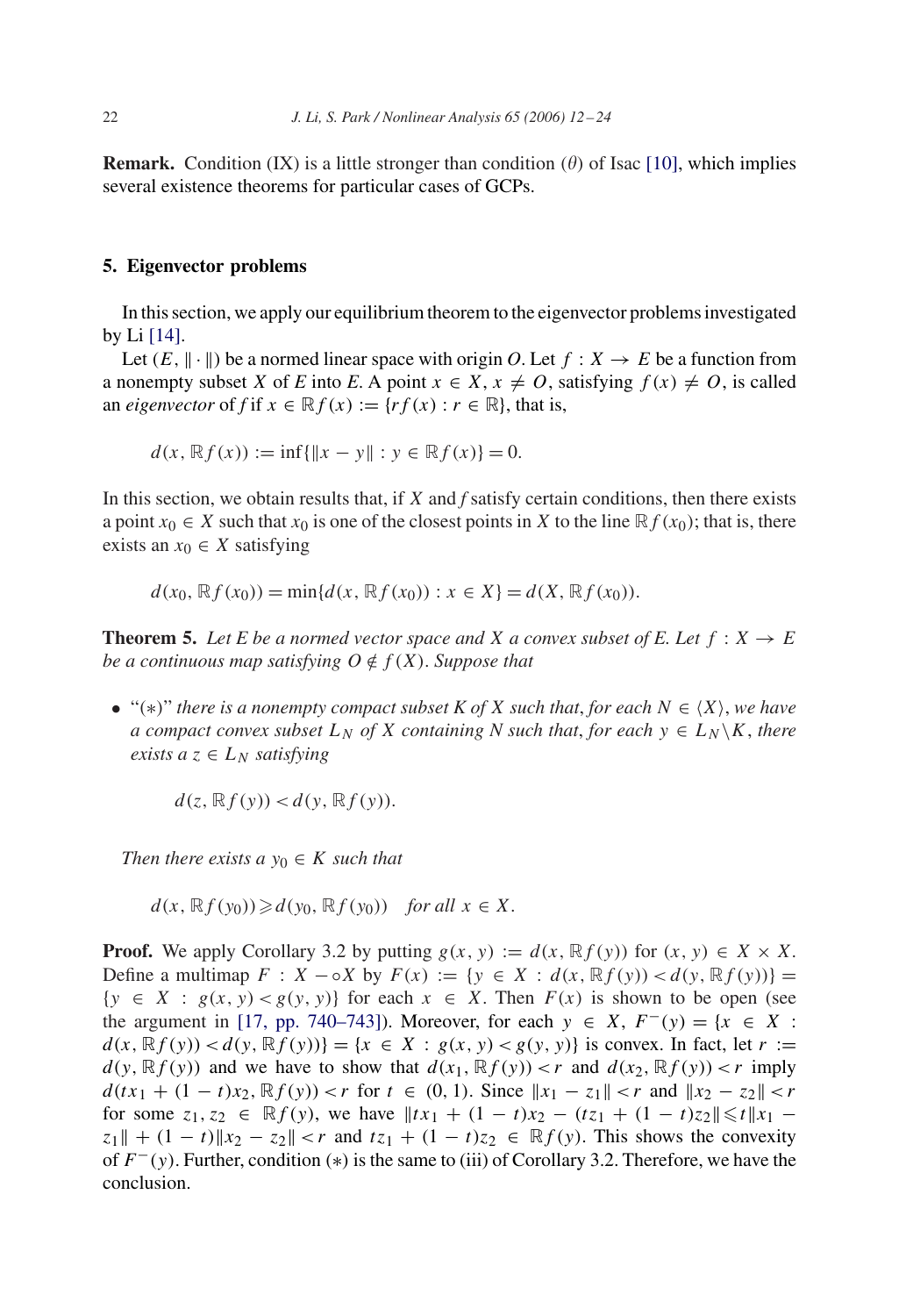**Corollary 5.1.** *In Theorem* 5, *the coercivity condition* (∗) *can be replaced by one of the following without affecting its conclusion*:

• "(∗∗)" *There exists a compact convex subset L of* X *such that*

$$
K := \bigcap_{z \in L} \{ y \in X : d(z, \mathbb{R}f(y)) \geq d(y, \mathbb{R}f(y)) \}
$$

*is contained in a compact subset of* X. • "( ∗∗∗)" X *itself is compact*.

**Remark.** Li [\[14, Theorem 1\]](#page-12-0) obtained Corollary 5.1 under the restriction that X itself is closed in *E* from a form of the KKM theorem due to Fan [\[5, Lemma 1\]](#page-12-0) which was generalized by Park [19–23] in several ways, from which Theorem 5 follows by following Li's method.

From Theorem 5, we obtain an existence theorem of eigenvectors as follows: For a subset X of a normed vector space  $E$ , the *vertical cone*  $VC(X)$  of X is defined by

$$
\mathrm{VC}(X):=\bigcup_{u\in X}\,\mathbb{R}u;
$$

see [\[17\].](#page-12-0)

**Theorem 6.** Let X be a convex subset of a normed vector space E, and  $f : X \rightarrow E$  a *continuous function satisfying*  $O \notin f(X) \subset VC(X)$ *. Suppose that condition* (\*) *of Theorem* 5 *holds*. Then there exists an  $x_0 \in X$  such that  $x_0 \in \mathbb{R} f(x_0)$ . *Further*, *if*  $O \notin X$ , then f has *an eigenvector*.

**Proof.** Since  $f$  is continuous, it satisfies condition  $(*)$  of Theorem 5. From the conclusion of Theorem 5, there exists  $x_0 \in K$  such that

 $d(x_0, \mathbb{R}f(x_0)) \leq d(x, \mathbb{R}f(x_0))$  for all  $x \in K$ .

From the condition  $f(X) \subset VC(X)$ , there exists  $x_1 \in X$  and  $r_1 \in \mathbb{R}$  such that  $f(x_0) = r_1x_1$ . Since  $O \notin f(x)$ ,  $r_1 \neq 0$  and  $x_1 \neq O$ . We get  $x_1 = (1/r_1)f(x)$ . So,  $x_1 \in \mathbb{R}f(x)$ , which yields  $d(x_1, \mathbb{R}f(x_0)) = 0$ . From  $d(x_0, \mathbb{R}f(x_0)) \le d(x_1, \mathbb{R}f(x_0)) = 0$ , we obtain  $d(x_0, \mathbb{R}f(x_0)) = 0$ . So  $x_0 \in \mathbb{R}f(x_0)$ . This proves the first part of this theorem.

From  $x_0 \in \mathbb{R} f(x_0)$ , there exists  $r_0 \in \mathbb{R}$ , such that  $x_0 = r_0 f(x_0)$ . If  $O \notin X$ , then  $r_0 \neq 0$ . So  $f(x_0) = (1/r_0)x_0$ . Hence,  $x_0$  is an eigenvector of f with the eigenvalue  $1/r_0$ . Thus this theorem is proved.  $\square$ 

**Corollary 6.1.** *In Theorem* 6, *the coercivity condition* (∗) *can be replaced by condition* (∗∗) *or condition* (∗∗∗) *of Corollary* 5.1 *without affecting its conclusion.*

**Remark.** Li [\[14, Theorem 2 and Corollary 2\]](#page-12-0) obtained Corollary 6.1 under the restriction that *X* itself is closed in *E*. He applied Corollary 6.1 for case  $(***)$  to existence theorems of eigenvectors in finite-dimensional normed vector spaces (Euclidean spaces).